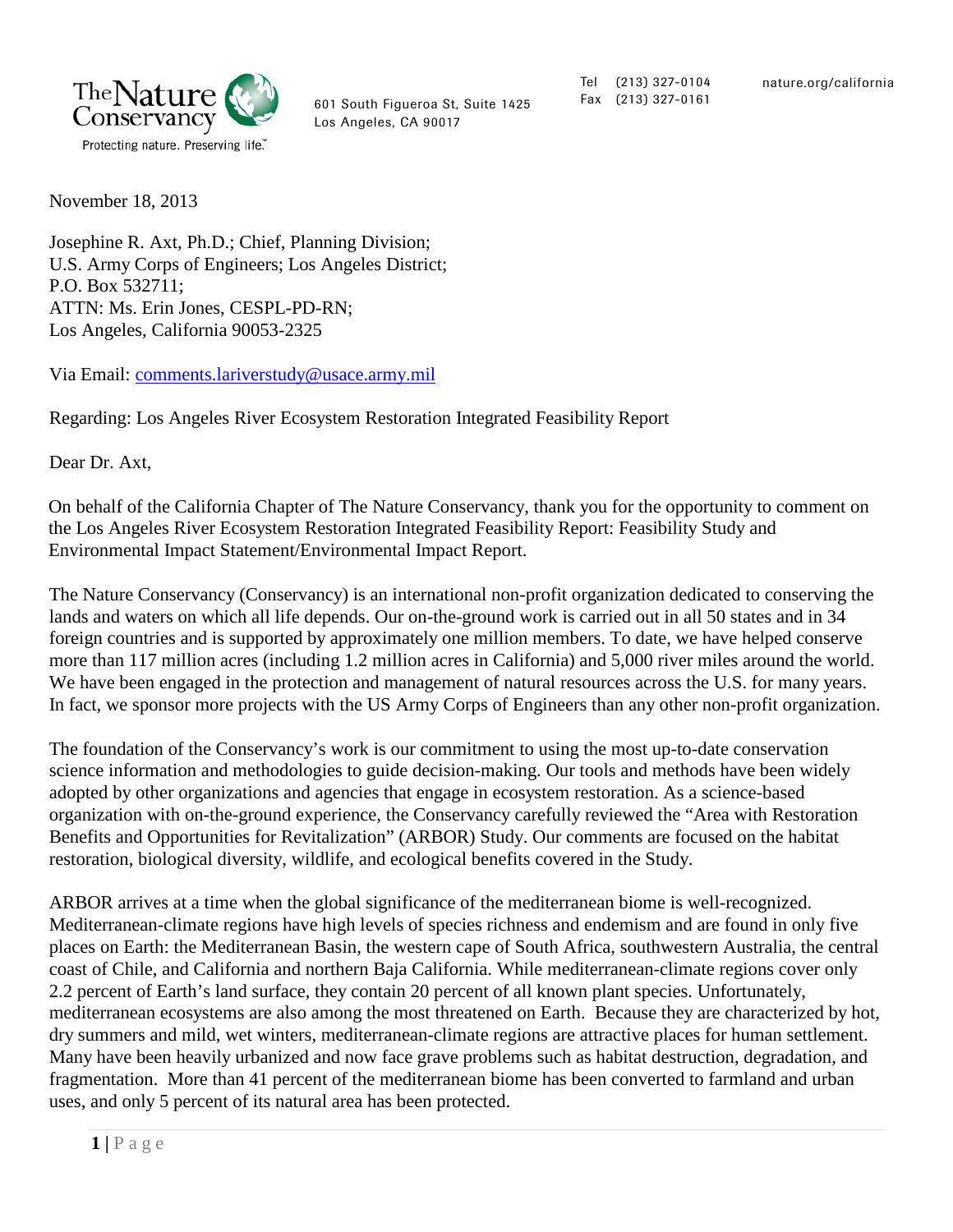In Greater Los Angeles, the valleys have been developed for residential, commercial and industrial use and many natural riparian corridors have been channelized. However, we found in our 2013 Assessment of the region's biological diversity, important ecological values remain as do opportunities for ecological restoration that will benefit nature and people. This science-based assessment demonstrated that the areas of greatest restoration potential are the region's riparian corridors, the foothills, and water retention/flood control basins, including the soft-bottom portion of the Los Angeles River.

Restoration of the Los Angeles River will be of particularly high value, because its flows are vital to the region's hydrological and groundwater health and to the riparian plant communities along its course. These riparian plant communities are, in turn, essential to the existence of many of the region's distinctive species of birds, mammals, reptiles, amphibians, insects, spiders and other invertebrates. As the Study notes, the Los Angeles River was once populated with native fish and amphibians. Songbirds, seabirds, and water fowl found nesting sites and food sources there, and many animals large and small used the channel and riparian zone as a natural corridor for movement. Restoring the Los Angeles River will be a necessary component of the restoration of nature and of nature's benefits to people in the nation's second largest metropolitan area. Its restoration is also a matter of global significance due to the scarcity of mediterranean riparian habitat.

In closing, the Conservancy supports the extensive habitat restoration envisioned in ARBOR, including the proposal to restore the 11-mile soft-bottom portion of the Los Angeles River, Valley Foothill Riparian Strand, and Freshwater Marsh Habitat. The restoration of habitat and wildlife linkages will reconnect habitats along the river and throughout the region, which would leader to broader biodiversity gains. As stated in the attached Appendix, it is essential that plants and both invertebrate and vertebrate wildlife species, such as insects, fish, amphibians, reptiles, birds, and mammals, be included in the ecosystem restoration plan. While each of the alternatives (10, 13, 16, and 20) detailed in the Study offers restoration benefits, our evaluation indicates that Alternative 20 will provide the greater biological diversity and ecosystem function restoration benefits.

We commend the U.S. Army Corps of Engineers and the City of Los Angeles on this comprehensive study of the Los Angeles River's ecosystem restoration potential. Thank you again for the opportunity to provide comments on the Los Angeles River Ecosystem Restoration Integrated Feasibility Report. Please direct questions to Shona Ganguly, External Affairs Manager, at [sganguly@tnc.org](mailto:sganguly@tnc.org) or please call 213-327-0104 extension 14207.

Sincerely,

Aller B. grad

Alfredo Gonzalez Regional Director, South Coast & Deserts The Nature Conservancy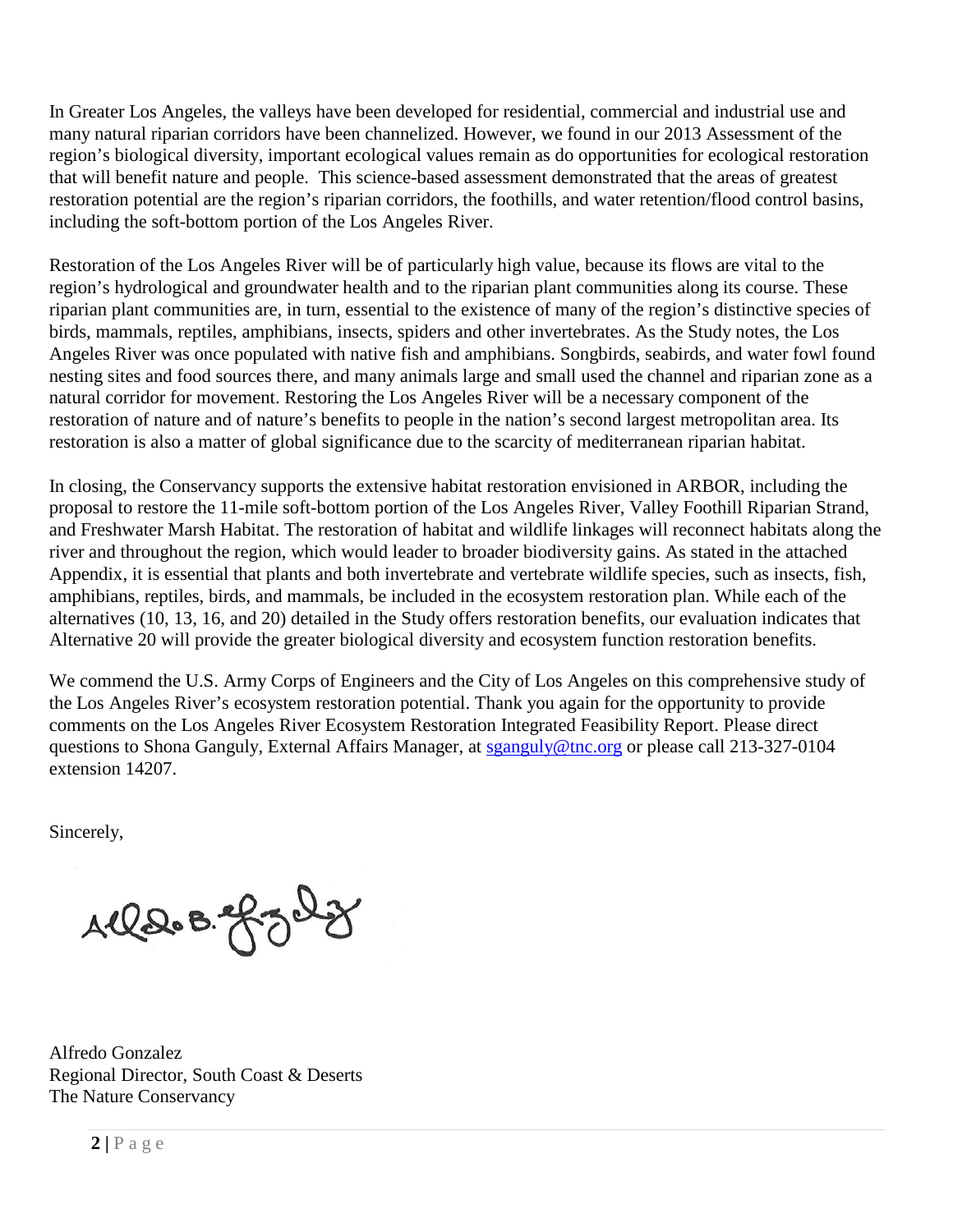Addendum to The Nature Conservancy's Comments on the Army Corps of Engineers' Los Angeles River Ecosystem Restoration Integrated Feasibility Report

## Appendix A: Scope, Geography, and Restoration

Geography The Report appropriately focuses on the approximately 11-mile long reach of the River, which extends from the US Army Corps of Engineers Headgate to First Street. The entire River is 51 miles long and the original study area encompassed a 32 mile stretch from the confluence of Bell and Calabasas Creeks at Owensmouth Boulevard in the northwestern San Fernando Valley to Washington Street near the border between the City of Los Angeles and Vernon. The ARBOR selected reach has the River's longest sections of soft bottom and connections to important tributaries and two relatively large riverside properties that could be restored to function as floodplain and wildlife habitat (Taylor Yard and Piggyback Yard). Other areas within the watershed that deserve greater attention include the Sepulveda Basin and the linkage between the northern Verdugo Hills and Big Tujunga Creek (from approximately Green Verdugo Reservoir to the Angeles National Golf Club). While these stretches require consideration in a distinct project, they are integrally important to the restoration of an ecologically functional Los Angeles River.

Scope The Project's stated planning objectives are appropriately directed towards habitat protection and restoration plus increased connectivity with large, core habitat areas nearby, all of which will protect and restore biological diversity. The stated objectives are (see ES.5 on page xxiii):

- 1. Restore Valley Foothill Riparian Strand and Freshwater March Habitat: Restore Valley Foothill Riparian wildlife habitat types, aquatic freshwater marsh communities, and native fish habitat within the ARBOR reach throughout the period of analysis, including restoration of supporting ecological processes and biological diversity, and a more natural hydrologic and hydraulic regime that reconnects the river to historic floodplains and tributaries, reduces velocities, increases infiltration and improves natural sediment processes
- 2. Increase Habitat Connectivity: Increase habitat connectivity between the river and the historic floodplain and increase nodal connectivity for wildlife between restored habitat patches and nearby significant ecological zones such as the Santa Monica Mountains, Verdugo Hills, Elysian Hills and San Gabriel Mountains within the ARBOR reach throughout the period of analysis.
- 3. Increase passive recreation: include recreation that is compatible with the restored environment in the ARBOR reach throughout the period of analysis.

Objectives 1 and 2 will directly contribute to protection and restoration of biological diversity. The portion of Objective 1 dedicated to restoration of a more natural hydrologic and hydraulic regime will also contribute to flood risk management. For nearly a century, the primary objective of Army Corps of Engineers projects was flood risk management through channelization and hard barriers. The Corps has expanded its means to reaching these hydrologic and hydraulic objectives in the four alternatives featured in the Report that will also restore processes and features that directly contribute to and in some cases are necessary for the restoration of viable populations of some native species. Those methods also provide "green infrastructure" benefits for people.

More specific information about the benefits sought, and especially about the benefits expected from different actions, are missing from this Report and would be helpful, perhaps crucially so, in guiding decisions about which alternative to pursue. There is little evidence in the Report that any of the alternatives discussed would be sufficient to restore viable populations of native fish to the Los Angeles River. We recommend that either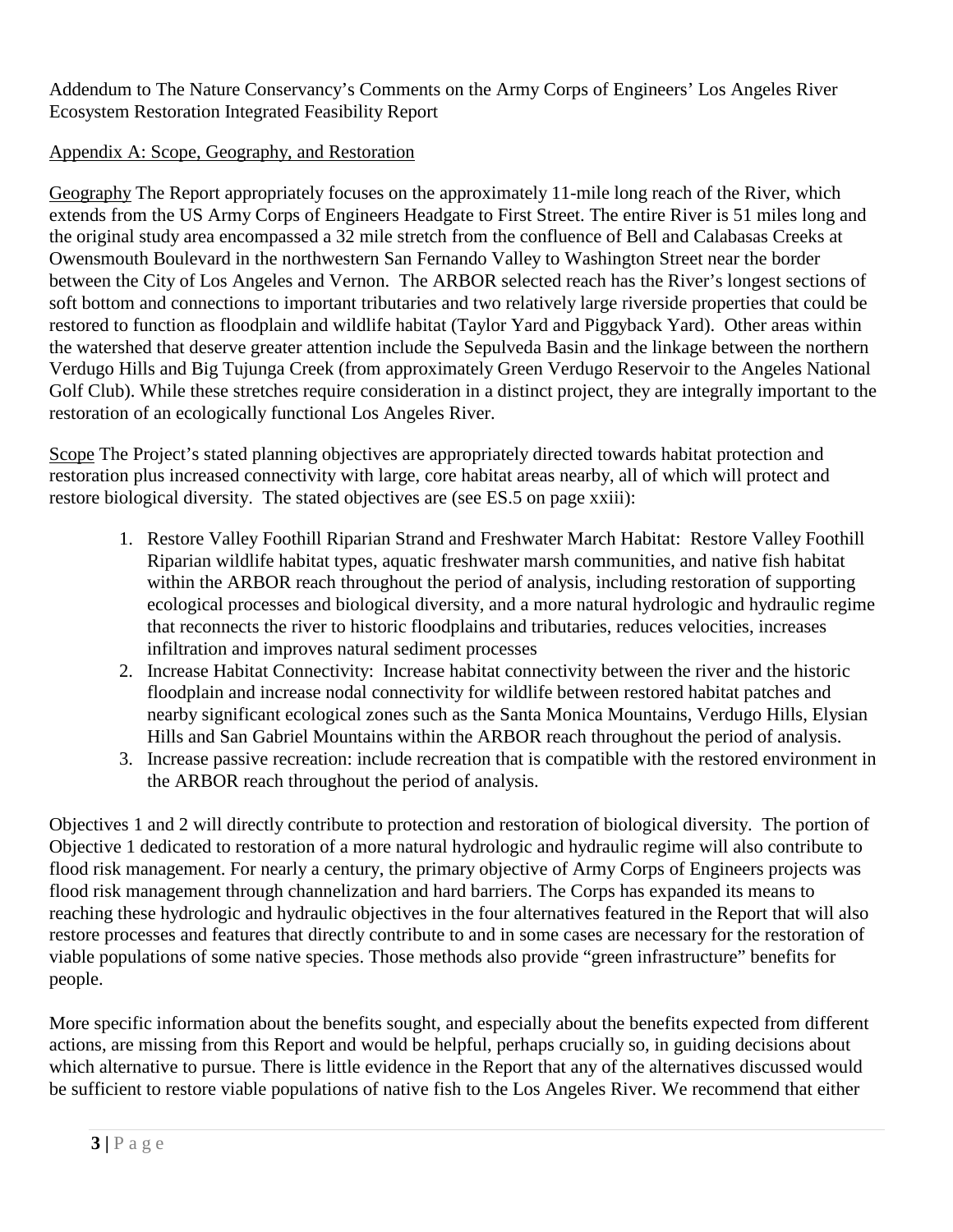information on additional steps that would be necessary to accomplish this be added to the Report along with a brief analysis of the cost and practical possibilities of this occurring OR that this objective be dropped.

Moreover, there is very little specific information on restoring habitat for migratory and resident birds was included in the Report. The ARBOR section of the Los Angeles River already harbors impressive numbers of waterfowl (mostly migratory) and some birds that nest, shelter and forage in riparian vegetation, particularly during certain periods of the year. The actions selected and taken could be more beneficial and cost-effective (efficient) if guided by clearer analysis of which species were most likely to benefit, and how habitats and other resources most suited and important to them could be restored. For example, some species of wading birds, ducks, geese and other waterfowl are favored by certain water depths and by certain substrates (e.g. fine muds v. sands), and a focus on enhancement or restoration of these features could make a significant difference in whether the project actually attracts targeted species and how many individuals the restored section of the River then supports or hosts during migratory visits. Because birds attract interest and attention not only from serious birdwatchers but from many more people with interest in the world around them, efforts that bring significant numbers of birds, especially species less familiar than the pigeons, crows and English sparrows common in urban environments, could garner far greater public interest and support for this project and other conservation work.

Restoration & Biodiversity Protection Alternative 20 (RIVER) makes the most provisions for biodiversity protection and restoration compared to Alternatives 10, 13, and 16, particularly because of the additional connections it would provide to nearby core protected areas, and the direct links it would make with re-created wetland/floodplain habitat in the Piggyback Yards and the Los Angeles State Historic Park (Cornfields). Alternative 20 also provides the highest number of habitat units restored and the highest number and quality of ecosystem connections re-established—the factors most closely aligned with the protection and maintenance of biological diversity and ecosystem functions. Importantly, Alternative 20 includes restoration of the Verdugo Wash confluence and the Cornfields site, in addition to reaches 1-7 (connecting Pollywog Park, Bette Davis Park, Ferraro Fields, Upstream Glendale Narrows, Los Feliz, Bowtie Parcel, Downstream Glendale Narrows/Arroyo Seco, Main Street, and First Street).

The re-created wetland/floodplain area of the Piggyback Yards and the Cornfields site will provide new riparian habitat and significant flood risk reduction via green infrastructure. It will also provide significant flood risk reduction via green infrastructure (i.e. the use of natural systems such as restored flood plain capable of supporting healthy native vegetation, rather than artificial, hardscape solutions). Restoration of these two sites will also bring nature into areas of Greater Los Angeles now particularly lacking in open space and native habitats.

Alternative 20 includes actions designed to link habitats along the Los Angeles River to the Santa Monica Mountains and San Gabriel Mountains and to restore floodplain habitat (and floodplain function) to the Taylor Yard, as does Alternative 13. However, Alternative 20 alone includes actions to link Verdugo Wash and the Verdugo Hills (through restoration around the confluence of the Los Angeles River and Verdugo Wash). In Alternatives 13, 16 & 20 connection to the San Gabriel Mountains would be made through restoration around the confluence of the Los Angeles River and Arroyo Seco which flows from the San Gabriel Mountains north of Pasadena and Altadena. However, the Los Angeles River – Arroyo Seco confluence is in a very highly developed, busy location, surrounded by major roads and rail lines and may remain difficult to reach for many animals. In Alternative 20, a second connection to the San Gabriel Mountains through the Verdugo Hills will be started, but additional work to connect the northern Verdugo Hills with the San Gabriel Range through Big Tujunga Creek will probably be necessary for this corridor to function for most terrestrial animals (many bird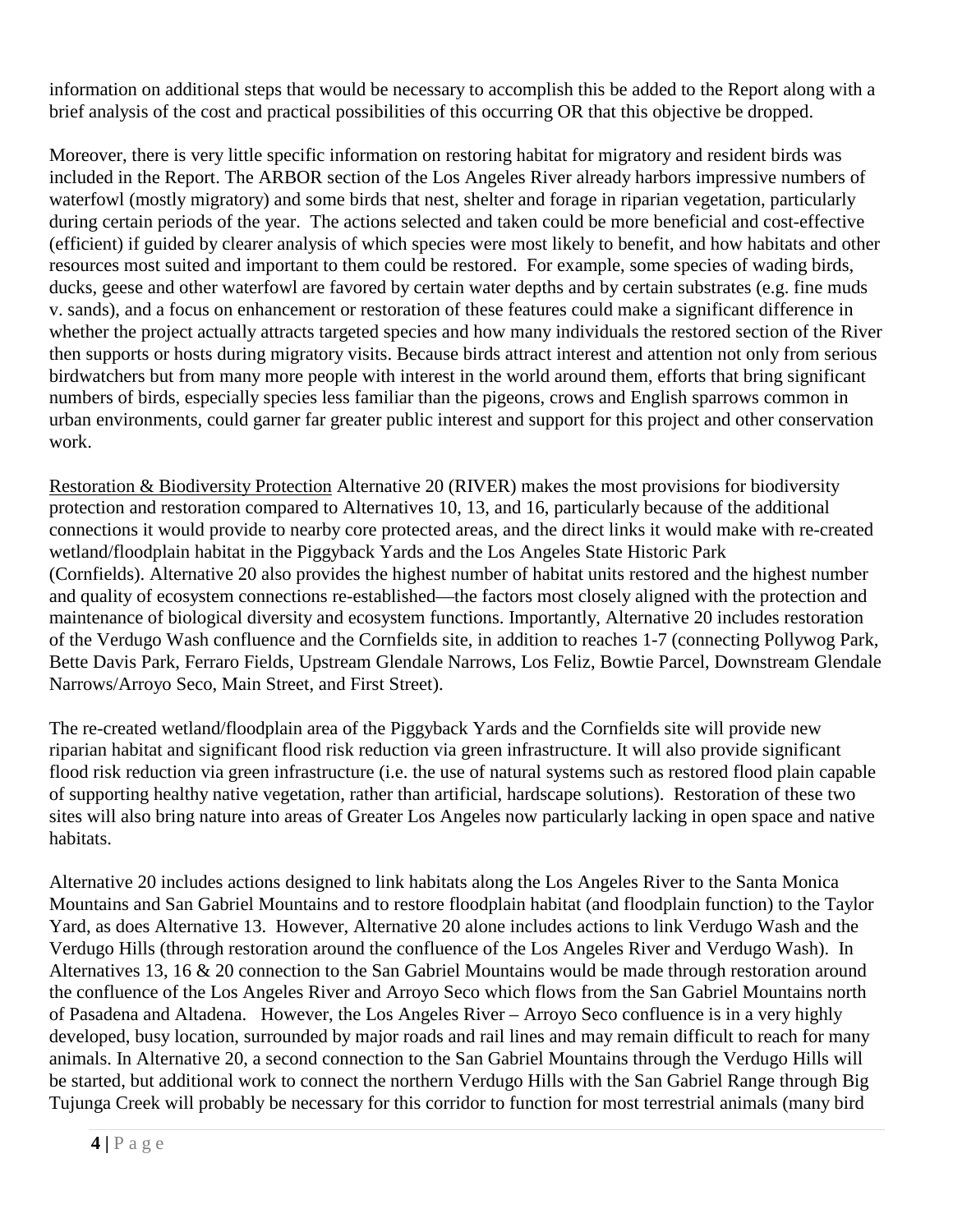species, some flying insects and some plants with good long-distance fruit/seed dispersal mechanisms may be able to cross the gap that now exists there). Likewise, while Alternative 13 would restore habitat to the Piggyback Yards only Alternatives 16 and 20 would eliminate the physical barrier between the Los Angeles River and the Piggyback Yards and thereby allow the Piggyback Yards area to function as floodplain and reduce flood risk.

We recommend that more information is provided on the habitat and biological diversity values in any of the areas the project Alternatives would link with (Santa Monica Mountains, San Gabriel Mountains, Elysian Hills, Verdugo Hills, etc.) in the final version of the Study. For example, although the Santa Monica Mountains are highly fragmented by residential and other urban developments, they still contain habitat and biodiversity values. The Verdugo Hills contain roughly 14 square miles of habitat including park lands totaling 4,000 acres owned and protected by the City of Burbank, City of Glendale, City of Los Angeles, California Department of Parks and Recreation (Verdugo Mountains State Park) and the Santa Monica Mountains Conservancy. Geologically a part of the Transverse Ranges, the Verdugos (sometimes called Verdugo Hills, sometimes Vedugo Mountains) are relatively low and largely covered with chaparral vegetation on slopes and more mesic canyon and riparian woodlands in canyons and along waterways. The San Gabriel Ranges to the north reach much greater elevations (over 10,000 feet) and host a wider variety of vegetation types ranging from coastal sage scrub in the lowlands to montane coniferous forests and meadows along the crest of the range and descending to Joshua Tree woodland and creosote scrub on the drier, inland side. The San Gabriel Range is part of a sprawling network of protected habitat of continental and global significance, connected with the San Bernardino and Peninsular Ranges to the east and south, the Santa Susana Range to the west and the Tehachapi Range to the north/northeast which in turn link to the Sierra Nevada. It supports a National Forest – parts of which would become part of a new National Recreation Area under a proposal now being given serious consideration – as well as state and local park and preserve lands. The San Gabriels host a wide variety of animals, including black bears, puma and many other mammals, reptiles, amphibians, fish, and birds. It would be particularly useful to know more about whether there are any species endemic to the region, or whose numbers are suspected of having dramatically decreased as a result not only of the destruction of habitat in the region, but of the severing of links between the various ranges (Santa Monicas, Verdugos, San Gabriel Mountains) that still harbor large areas of habitat.

## Appendix B: Water Resources/Hydrology

Water Resources Sections 3.5 and 5.4 of the Report recount the fact that the river is in a relatively polluted state in an urban area, mostly supplied by sewage treatment plant outflows in dry weather, engorged by precipitation in rain events because few open areas are left to absorb the water.

Hydrology and Hydraulics The opening sections of the Report (page 1) state the purpose of the study and reflect the U.S. Army Corps of Engineers' core mission of flood risk.

*It is important to note up front that the primary premise from the hydrology and hydraulics perspective is that any ecosystem project evaluated in this study must not negatively impact the flood risk management function of the system. This means any effort to alter the existing Los Angeles River channel must provide mitigation to offset any loss of conveyance.* 

The premise is in conflict with the presence of vegetation in the river channel, which slows flow, raises water levels, and presents increased risks of flooding where the channel's concrete channel and levees are not adequate. The Report notes that several segments within the 11-mile reach considered for improvement are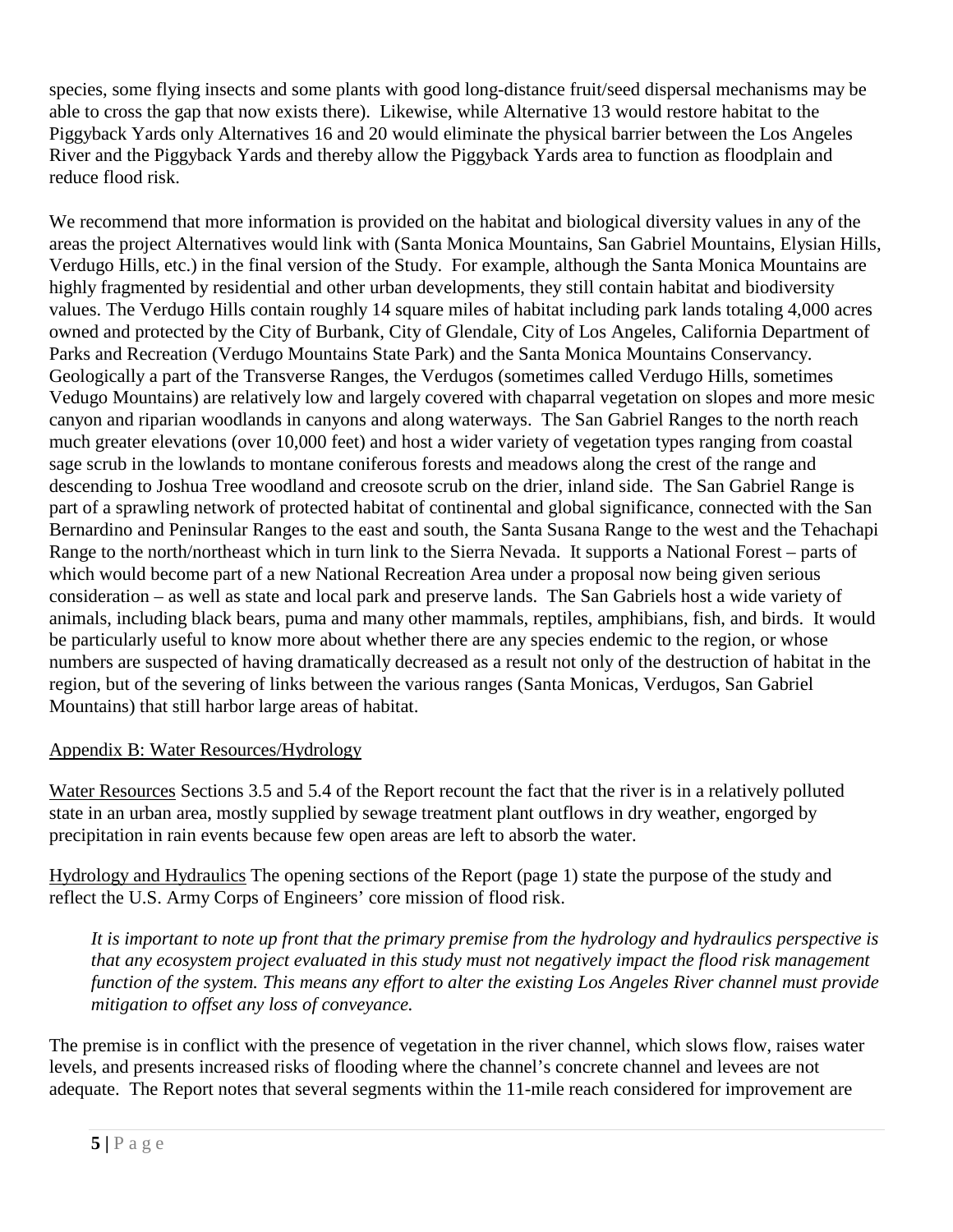currently not adequate to contain [1](#page-5-0)00-year floods.<sup>1</sup> The channel construction, according to the Report, was based on originally defective design criteria (page 38-39).

The Report then identifies four selected alternatives that were analyzed compared to the Existing Conditions to determine their impacts on the flood control function of the channel. Two factors to evaluate the effects of alternatives:

*One of the critical constraints for this ecosystem restoration study was that the proposed alternatives would have no impact on the flood control functions of the Los Angeles River Channel. In addition to the impacts on flood control, it is imperative the proposed alternatives do not create any adverse conditions related to high velocities. Since the proposed alternatives are quite elaborate and extensive, the COE needed an efficient process for determining impacts and feasibility for each of the proposed alternatives. To evaluate the hydraulic Impacts, it was decided to base the impacts on two factors; the change in maximum water surface elevation and the maximum velocity. (page 31)*

The Report evaluates maximum velocities for maintenance of vegetation and sets standards for soft bottomed, unlined sections of the river. In all of the Reaches covered by the Study, and for all of the Alternatives, velocities are typically greater than 8 feet per second. Because the original design of the channel was undersized (and FEMA has not recognized that fact), and because vegetation elevates flooding risk by restricting the velocity of flow, we have some concern that restoration efforts that increase the amount of vegetation in the river channel may be resisted despite the Corps' finding that "any of the four alternatives can work hydraulically given the constraint on maintaining vegetation to acceptable limits" (page 42). We would like additional clarification on whether any additional armoring will be requested downstream to compensate for increases in vegetation, and whether the Corps will retain the prerogative to remove vegetation that it considers interfering with swift flows during flooding events. This clarification could also help catalyze restoration efforts by nongovernmental organizations inclined to assist with Los Angeles River restoration and counter the idea that the need to manage flood risk will inadvertently or eventually undo their efforts.

## Appendix C: Additional Recommendations (Geology, Seismology, Soils, Minerals, and Wildlife)

Study Area The heavily vegetated portion of the river continues past the Glendale Freeway (SR-2) all the way to the Golden State Freeway (Interstate 5), whereas in Section 3.5 on page 3-33, lines 10-12, the Report erroneously states, *"The River is mostly confined to a concrete-lined channel surrounded by urbanized areas and much of it is virtually devoid of any natural vegetation. Exceptions include Reaches 4-6 in the study area, roughly from Brazil Street to the Glendale Freeway."* The 2.34 mile reach of the river between the SR-2 and I-5 is described in the study as Reach 6 on page 2-13, where it is stated, *"Sediment deposited in the channel has formed sand bars/islands, which have become stabilized as the root systems of the many trees and other vegetation have trapped sediment."* Also, page 3-35 lines 3-4 state: "*Riparian communities continue south throughout the reaches and stop just upstream of the I-5 overpass, where the channel bed becomes concrete once again."* Finally, it should be noted that there is also vegetation in Reach 2, and while the study states on page 2-9 lines 1-2 that Reach 2 "is not as densely vegetated as areas farther downstream in Reaches 4 to 6", it nonetheless contains some vegetation—"Sediment deposited in the channel has formed sand bars/islands,

<span id="page-5-0"></span> $^1$  On page 15 of Appendix E, the Report notes: It is important to note there are several locations within the ARBOR reach where the probability of flows breaking out from the channel within the ecosystem project area is greater than 1% in any given year (equivalent to the 100-yr flood), i.e., the channel has less than 100-yr level of protection in some locations.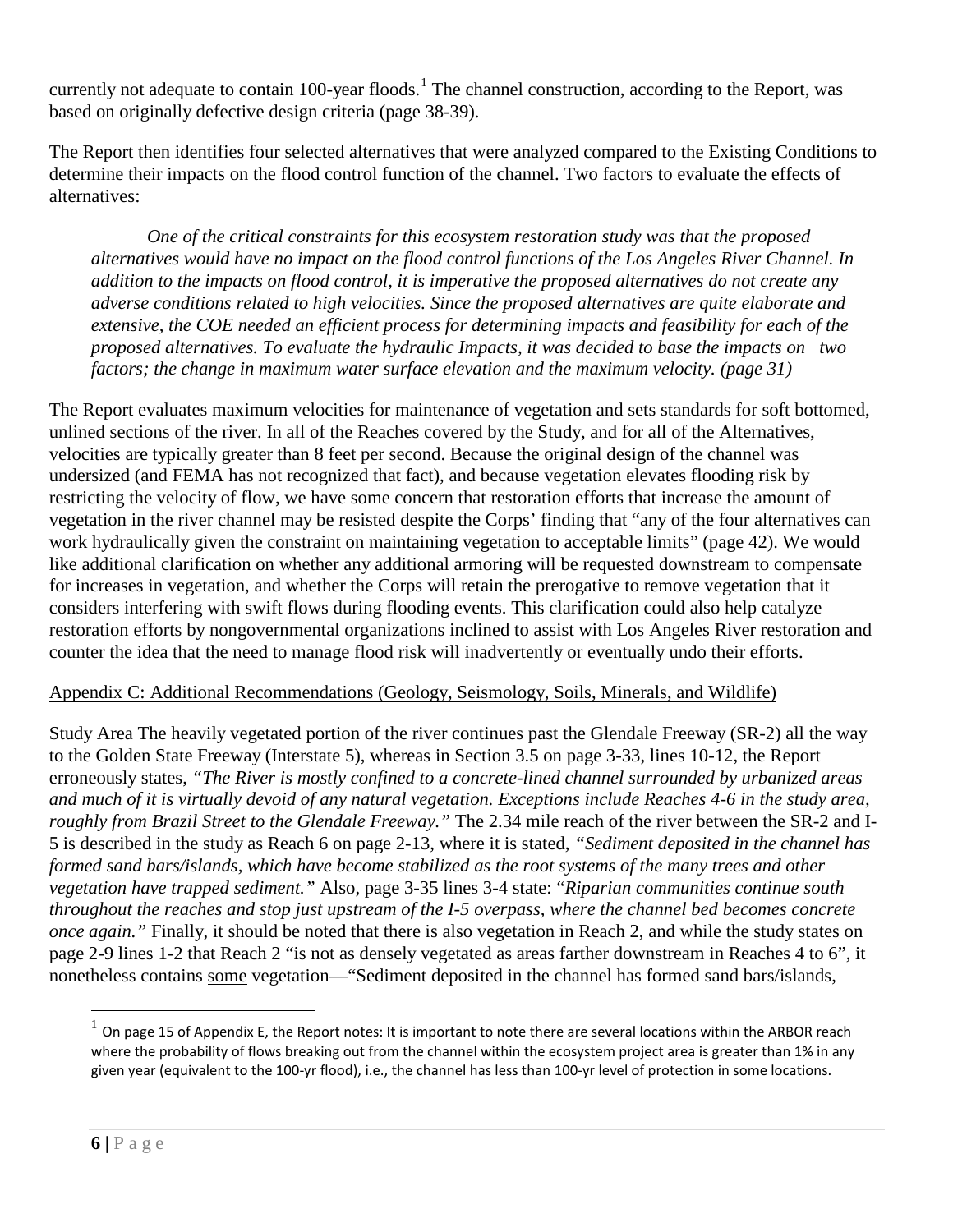which have stabilized as the root systems of the many trees and other vegetation in the channel have trapped sediment over time" (page 2-8, lines 10-11). Therefore mischaracterization of this section of the river as "virtually devoid of any natural vegetation" should be corrected.

Nomenclature/Categorization In Section 3.1 on page 3-7, Figure 3-3, the San Rafael Hills are mislabeled as the Repetto Hills. The Repetto Hills are separate and distinct and located to the south and southeast of the San Rafael Hills.

In response to the section on perennial grasslands, if the dominant species are not perennial, this habitat type would be better categorized as "Annual Grassland", "Invasive Annual Grassland", "Non-native Annual Grassland", or even "California Grassland". On page 3-33, lines 40-42, the Report describes, "*Perennial Grassland Dominant species include introduced annual grasses such as wild oats, bromes, and fescues. Nonnative forbs including filaree and clovers may be present. Native species may also be present."*

A question about the differences between the "Low Density Urban" and "Pasture Agricultural" categories arises from page 3-34, lines 8-9: *"Low Density Urban This is composed of urban uses such as parks, recreational fields, golf courses, and other such urban open space areas."* Given that this category undoubtedly has significant portions of it covered by grass, clarification is needed about difference between this category and "Pasture Agricultural" category listed above on page 3-33 line 38 and if it is based on a management difference.

Vegetation & Invasive Species The justification that there are limited funds to maintain vegetation in the channel and therefore the invasive species should be removed seems to be at the crux of the whole restoration debate for the Los Angeles River. On page 3-34, lines 11-16, the Report explains, *"Vegetation within the River channel can inhibit the channel's capacity to convey floodwaters. The channel is designed to be maintained free of vegetation to avoid impacts to flood conveyance and channel structures. However, lack of funds for maintenance has resulted in substantial vegetation growing within the channel. Due to limited funds available to maintain vegetation in the channel, USACE has focused on removing non-native vegetation using both herbicide and mechanical means. Non-native plants often out-compete natives, degrading the ecological vitality and productivity of native habitats."*

It is difficult to recommend restoration best practices without knowing how management is currently influencing the habitat present. More information about when and exactly what the Corps has done recently with regard to "occasional mechanical removal" of riparian habitat for this reach and the rest of the river would be helpful. The Report alludes to non-native removal efforts and "mechanical removal," but does not elaborate as seen on page 3-34, lines 25-26: *"Several small patches of riparian habitat are located within the River channel and are subject to occasional mechanical removal by the USACE, with most recent efforts focused on non-native removal."* and lines 38-39: *"Vegetation growth at Verdugo Wash has become a concern for inhibiting water flow and all vegetation is periodically mechanically removed in Reach 3."*

There is also limited quantitative data in the Report on species, vegetation, and degradation in these reaches, particularly on page 3-34, line 30: *"Staging areas between Forest Lawn Drive and Zoo Drive are bordered by perennial invasive grasses"* and on page 3-34, line 44: *"overall, vegetation is limited and degraded in these reaches.*" Information is also needed on the "weedy species" as well as quantitative measurement of cover that is mentioned on page 3-35, line 21-23: *"Any vegetation within the main River channel is composed of weedy species that have become rooted in the cracks of the channel walls or hummocks of vegetation that grow on the minimal accumulated sediment and wash out with high flows."*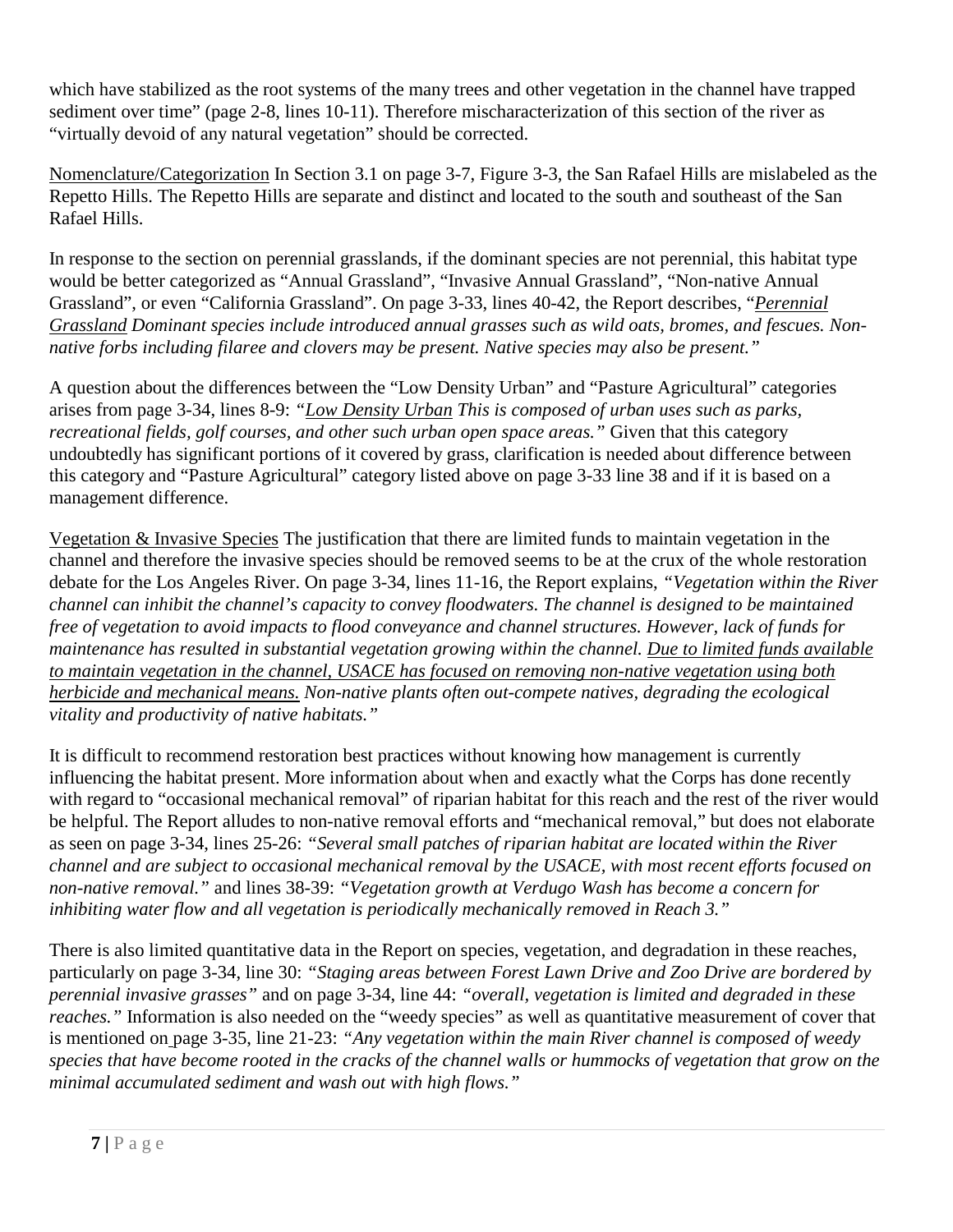Wildlife Species The sections on the species along the Los Angeles River need elaboration, clarification, and more research. The bat species need to be specifically named, rather than the allusion on page 3-39, line 6-7: *"and several species of bats (CDFW 1993)."* (The CDFW study is not easily available online, which makes verification difficult.) Also, only the common urban species of birds are listed (page 3-39, lines 9-22). There are many species of birds that have been sighted at the Los Angeles River and recorded at the CNDDB and ebird that are not listed here, nor is there an accounting here of the total number of birds that have been seen along the river, despite the fact that this should be in the hundreds. Also, the work of the foremost bird expert in Los Angeles (Kimball Garrett) should be cited in this section. More waterfowl and shorebirds should be listed as well. We recommend that the section include additional and more thorough information and references.

The section on "Special Status Species" (page 3-40, line 14) should include information about special status natural communities. In addition, special status species should include all 898 taxa of Special Animals and all fully-protected animals as defined by the California Department of Fish and Wildlife: [http://www.dfg.ca.gov/biogeodata/cnddb/pdfs/spanimals.pdf,](http://www.dfg.ca.gov/biogeodata/cnddb/pdfs/spanimals.pdf)

[http://www.dfg.ca.gov/wildlife/nongame/t\\_e\\_spp/fully\\_pro.html](http://www.dfg.ca.gov/wildlife/nongame/t_e_spp/fully_pro.html)

If these were to be considered as "Special Status Species" by this study (as they should be), then the list of special status species detected within the study area on the river grows longer to include:

- Willow Flycatcher
- White-tailed Kite
- Yellow Warbler, and a number of other species

We disagree with the language in the statement that indicates that "only three bird species have the potential to occur in the project area" as stated on page 3-40, lines 29-33: *"There are a total of 28 special status wildlife species with the potential to occur in the greater Los Angeles Basin (Appendix G). However, of these, only three bird species have the potential to occur in the project area, including high potential for least Bell's vireo (Vireo bellii pusillus), and low potential for both the southwestern willow flycatcher (Empidonax trailliiextimus) and coastal California gnatcatcher (Polioptila californica)."* It is highly likely that there are other species that have this potential, particularly if the river and its habitats were to be enhanced through restoration. It also suggests that these areas have been thoroughly surveyed, which may or may not be the case. A more accurate statement would be: "However, of these special status species, only one has been recorded within the project area in recent years—the Least Bell's Vireo." Furthermore, in reference to page 3-40, the common names of bird species should be capitalized. This is the preferred format, and it avoids confusion when using common names (reference [http://www.worldbirdnames.org/rules-caps.html\)](http://www.worldbirdnames.org/rules-caps.html).

The Report makes assumptions about certain species not occurring within the study area, when there is documentation to the contrary. For example, Willow Flycatcher occurrences within the study area have been documented in ebird, even though the Report states on page 3-40, lines 41-43 that *"the most recent documented occurrence of the southwestern willow flycatcher was over 13 miles west of the project area in the Angeles National Forest*.*"* Also, while the California gnatcatcher may not nest in the acre of Coastal Scrub habitat found within the study area, this acre is close to known gnatcatcher habitat in the Santa Monica Mountains. On page 3-40, lines 43-44, the Report states, *"The gnatcatcher, which generally occupies coastal scrub habitat, is unlikely to occur since there is less than 1 acre of this habitat type in the corridor."* However, there is a record in ebird for California gnatcatcher from this spring (2013) in the bird sanctuary in Griffith Park, and individuals may intermittently use the remnant fragments of scrub habitat along the river.